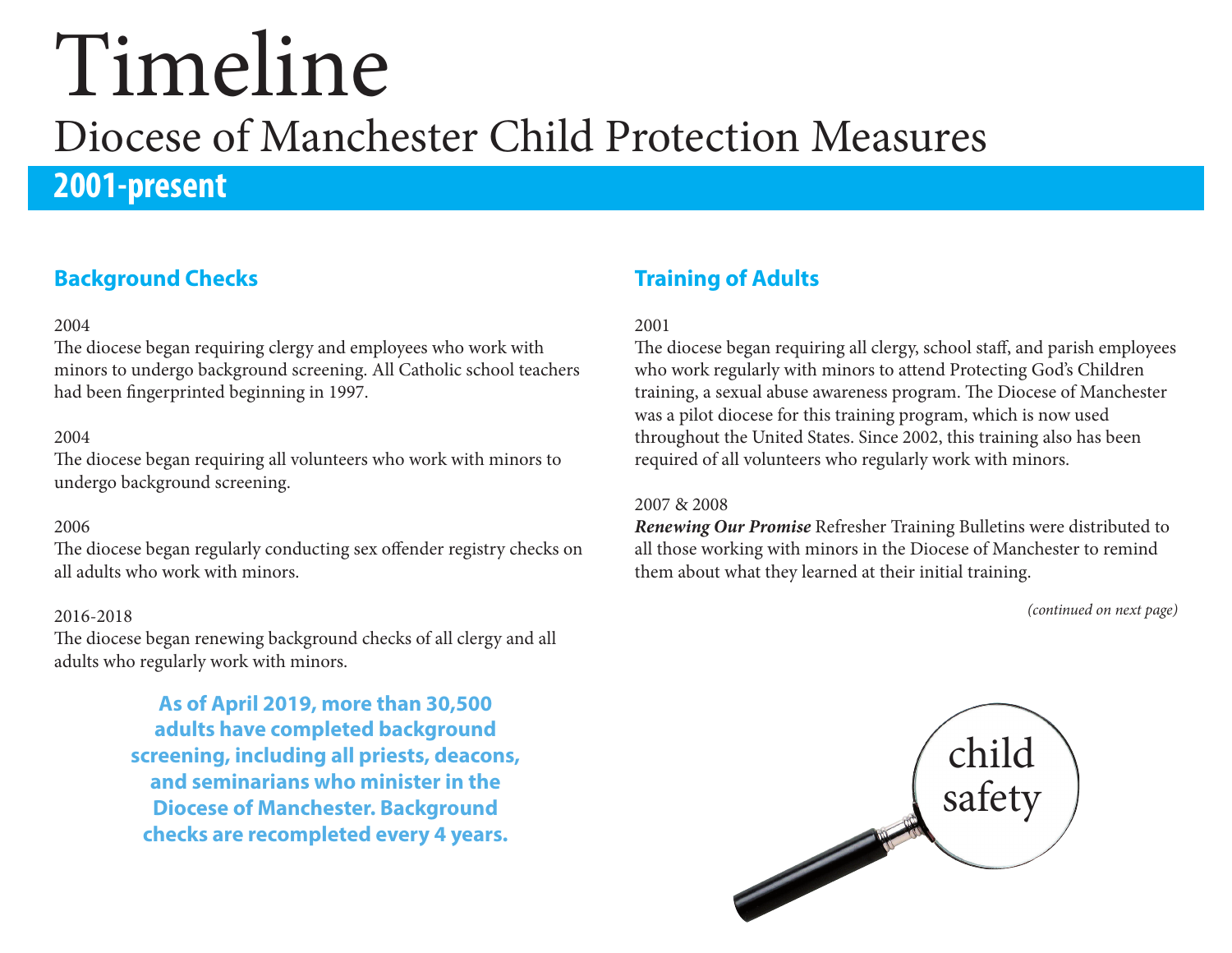## **2001-present**

### **Training of Adults** *(cont'd)*

#### 2011

Online child abuse awareness training became available. The online site initially used by the diocese was *Shield the Vulnerable*, and in 2017, the diocese began using Catholic Mutual Group's *Safe Haven: It's Up to You.* Safe Haven provides an online alternative to live workshops and is being used both as an initial training as well as a refresher course every 4 years.

#### 2015

In order to enhance its child abuse prevention efforts, the diocese began emphasizing to an even greater extent the topic of appropriate boundaries in ministry. Information about boundaries was emphasized during our annual Child Abuse Prevention Month campaign.

#### 2016

The diocese developed a lesson plan about appropriate boundaries in ministry that can be presented to adults as an enhancement to their initial safe environment training.

**As of April 2019, more than 39,000 adults have been trained to recognize and report suspected abuse. Refresher training is required every 4 years.** 

#### 2017

The diocese began offering an online training module about appropriate boundaries in ministry. The training, *Safe Side of the Line*, is available on the *Safe Haven* website.

#### 2018

Guides for parents and staff about our expectations for appropriate boundaries in ministry were developed. Staff of the Office for Ministerial Conduct began providing live boundaries training presentations to school staff and other groups.

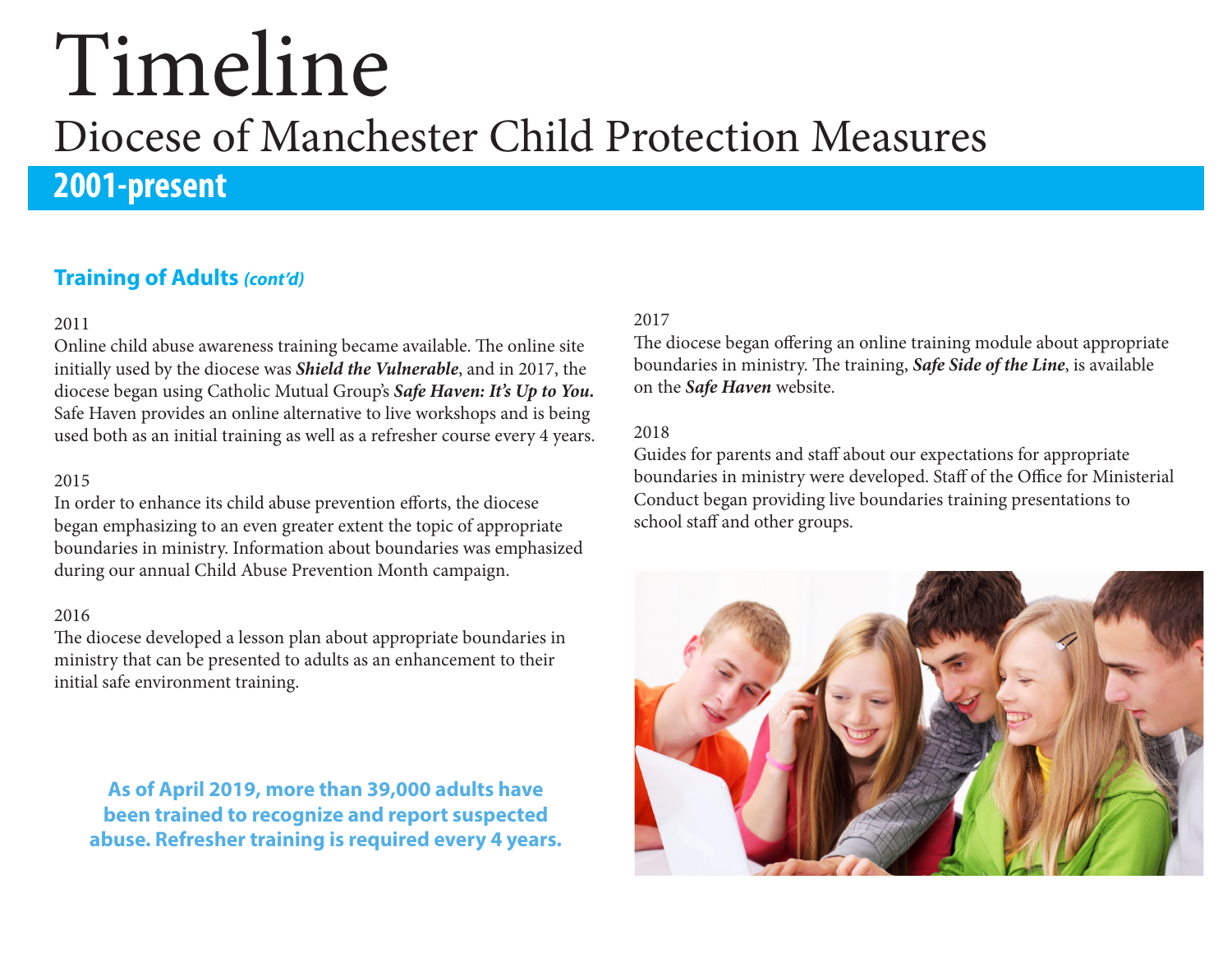# **2001-present**

### **Training of Children and Teens**

#### 2005-2007

In collaboration with Plymouth State University, the diocese developed and sponsored presentations of *Safe and Sound All Around*, an interactive theater presentation about personal safety for students in grades 1 through 6 and their parents.

#### 2006

The *Circles of Care* curriculum was approved by the bishop as the personal safety training program for children and youth in the diocese. This curriculum was developed by diocesan staff and is now in use in other dioceses throughout the United States. The lessons are taught annually to students enrolled in diocesan Catholic schools and parish religious education programs.

**All students enrolled in Catholic Schools and religious education programs are offered a personal safety lesson annually. During the 2017- 2018 school year 12,705 students received the lessons.**

#### 2008

*Netsmartz* lessons (developed by the National Center for Missing and Exploited Children and the Boys & Girls Clubs of America to teach children and youth how to stay safer on the internet) became an option for students in grades 7-12 as an alternative to *Circles of Care.*

#### 2010

Additional *Netsmartz* lessons were approved for use with students in grades 1-6.

#### 2013

A safe environment lesson for teens who assist in ministry with minors was developed and was later updated in 2016. This optional lesson can be presented at the parish level as a live training session.

#### 2014

An additional *Netsmartz* lesson about online safety was approved for students in grades 5 and 6 and an additional *Circles of Care* lesson was developed for high school students.

#### 2018

A safe environment lesson was developed for family faith formation groups that include adults and children in grades K-8. The lesson places an emphasis on how important it is for parents to communicate with their children about safety-related topics.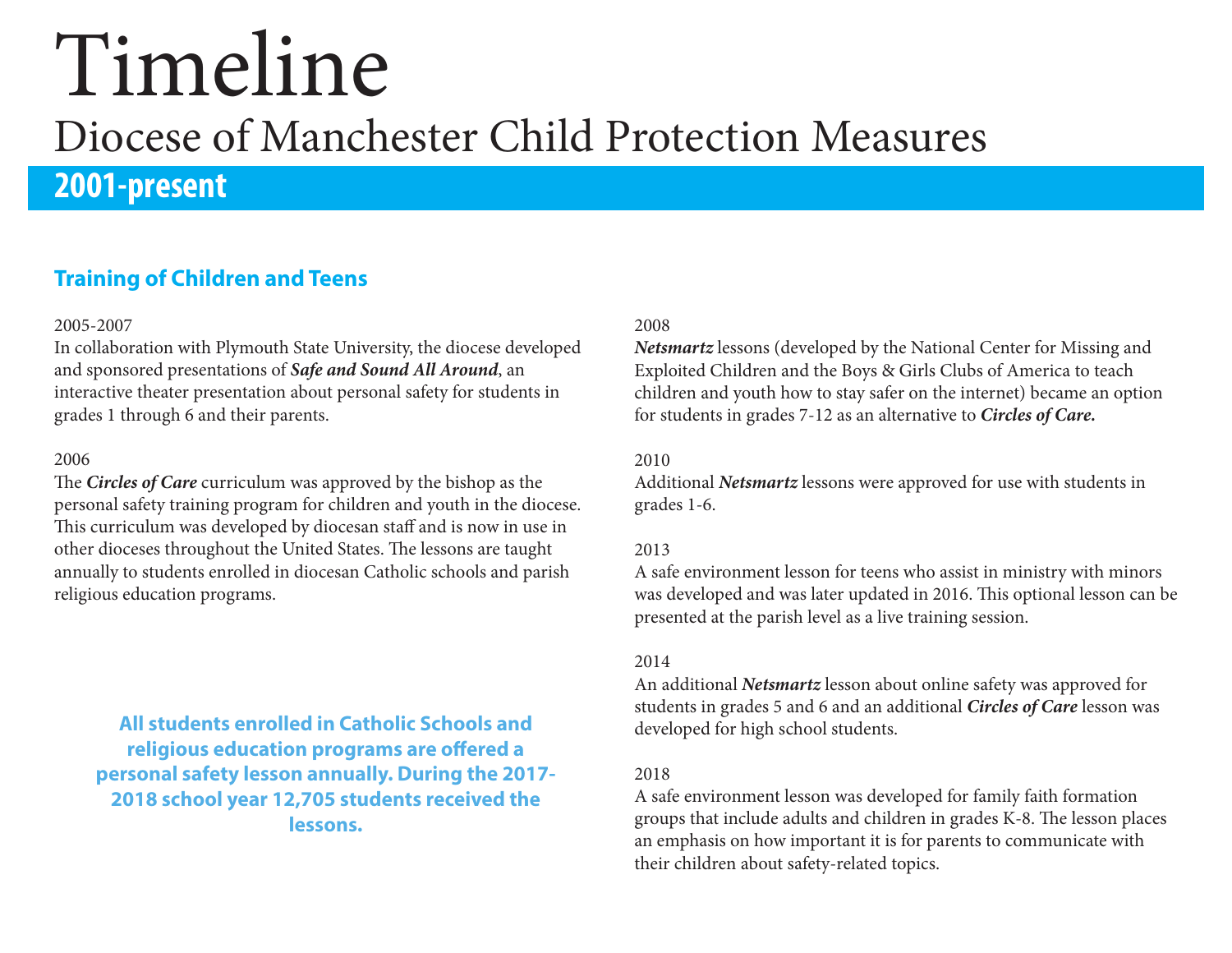## **2001-present**

### **Policies, Procedures, and Consultative Groups**

#### 2002

Diocesan Review Board members were appointed and began meeting regularly. The Diocesan Review Board advises the Bishop of Manchester on matters involving the sexual abuse of minors by Church personnel. Currently, the Board meets six times per year.

#### 2002

A Task Force for Sexual Misconduct Policy was appointed by the bishop to make recommendations for a new policy on the sexual abuse of minors by Church personnel.

#### 2004

The *Promise to Protect, Pledge to Heal*: Policy for the Protection of Children and Young People, Policy and Procedures and *Serving Christ, Serving Others* Code of Ministerial Conduct became effective.

#### 2004

The Safe Environment Council, consisting of lay representatives from around the state, was established to advise and assist the diocesan Office for Ministerial Conduct on child safety policies, procedures, education, and resources. Currently, the Council meets approximately 3 times per year.

#### 2004

All pastors, principals, and camp directors appointed Safe Environment Coordinators to assist them in ensuring that diocesan child safety policies are followed.

2005-2013, 2019 Statewide and/or regional Safe Environment Conferences were held.

#### 2006

A schedule of safe environment visits to all parishes, diocesan schools, and camps was developed to determine compliance with implementation of policies and procedures.

#### 2007

The Diocese of Manchester established an online safe environment database to track compliance with the screening and training requirements.

#### 2007

After extensive review and input from the public and those whom the Policy affects, the updated *Promise to Protect, Pledge to Heal* Policy for the Protection of Children and Young People and *Serving Christ, Serving Others* Code of Ministerial Conduct became effective. The Policy and Code were once again updated in 2011.

#### 2015

Bishop Libasci approved additional updates to the Policy for the Protection of Children and Young People and the Code of Conduct.

#### 2018

Bishop Libasci approved an alternative reporting system for clergy to report suspected abuse or misconduct involving other clergy, including a bishop, and for anyone to report suspected abuse or misconduct involving a bishop. The mechanism allows for reporting outside regular diocesan channels.